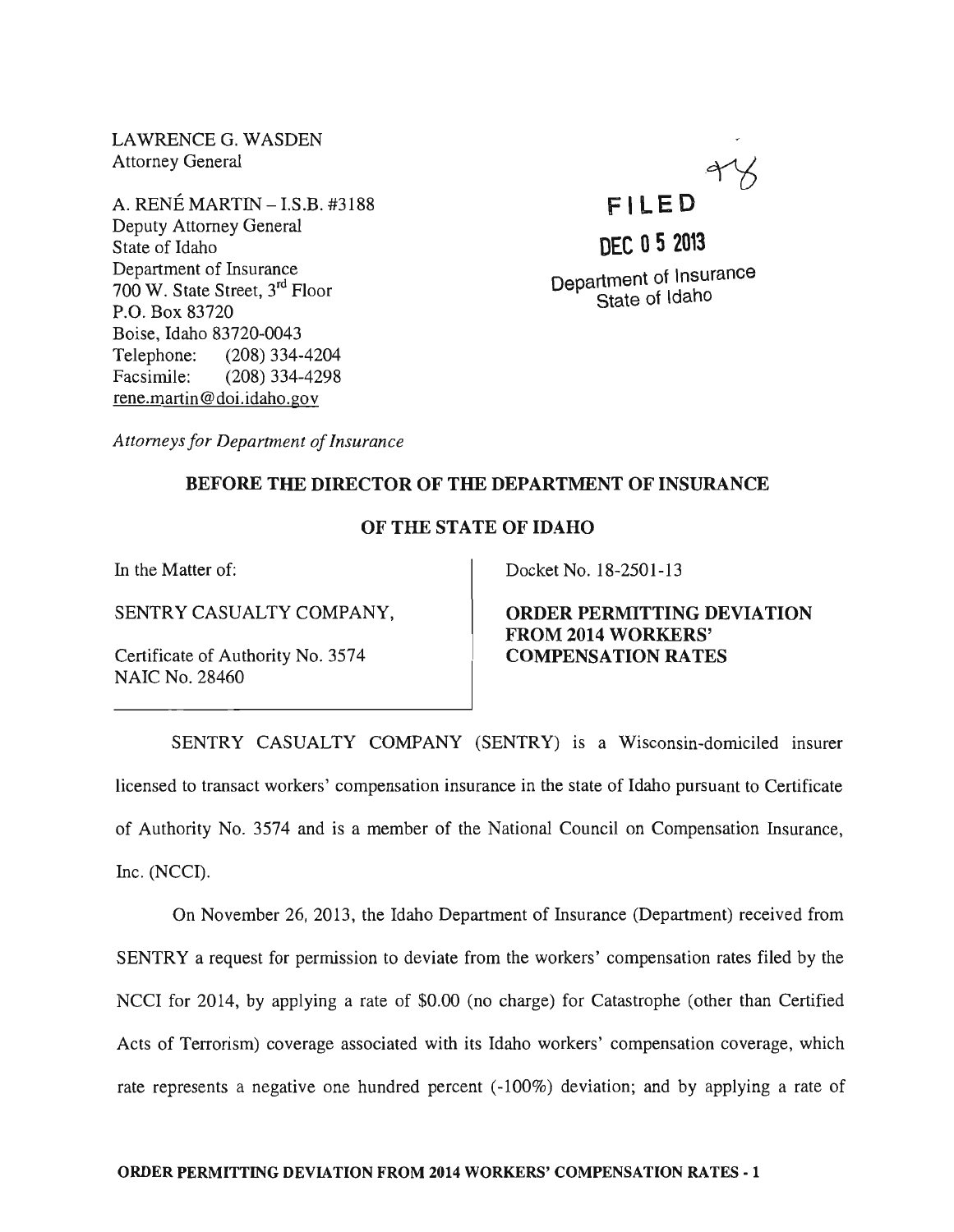\$0.01 for Terrorism coverage associated with its Idaho workers' compensation coverage, which rate represents a negative fifty percent (-50%) deviation.

SENTRY and the NCCI have each indicated in writing that they do not request a hearing on the deviation request.

The Department's Director (Director), having reviewed and being fully apprised of SENTRY's request to deviate from the Idaho workers' compensation premium rates filed by the NCCI for 2014 as set forth above, and after considering the requirements of Idaho Code § 41- 1614, has determined that the requested rate deviation is justified.

NOW, THEREFORE, IT IS HEREBY ORDERED, pursuant to Idaho Code § 41-1614, that SENTRY's request to deviate from the workers' compensation rates filed by the NCCI for 2014, by applying a rate of \$0.00 (no charge) for Catastrophe (other than Certified Acts of Terrorism) coverage associated with its Idaho workers' compensation coverage, which rate represents a negative one hundred percent (-100%) deviation; and by applying a rate of \$0.01 for Terrorism coverage associated with its Idaho workers' compensation coverage, which rate represents a negative fifty percent (-50%) deviation, is GRANTED. This deviation from the Idaho workers' compensation premium rates filed by the NCCI for 2014 shall take effect on January 1, 2014, and shall remain in effect for one year from that date unless terminated sooner with the approval of the Director.

DATED this  $\frac{1}{\sqrt{1 +}}$  day of December, 2013.

STATE OF IDAHO DEPARTMENT OF INSURANCE

Director